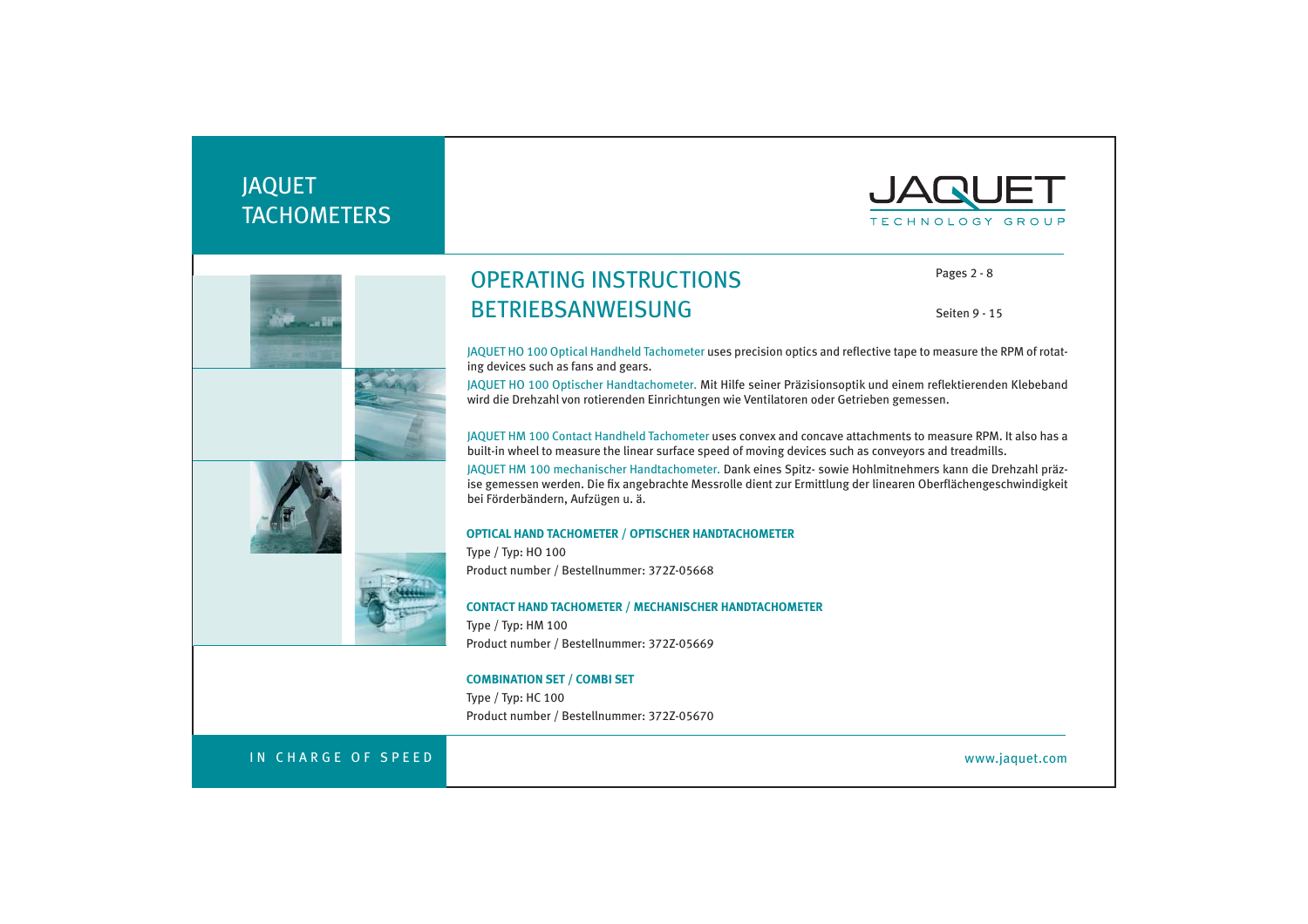

# **OPTICAL HAND TACHOMETER**

Type: HO 100 Product number: 372Z-05668

# **CONTACT HAND TACHOMETER**

Type: HM 100 Product number:372Z-05669

# **COMBINATION SET**

Type: HC 100 Product number:372Z-05670

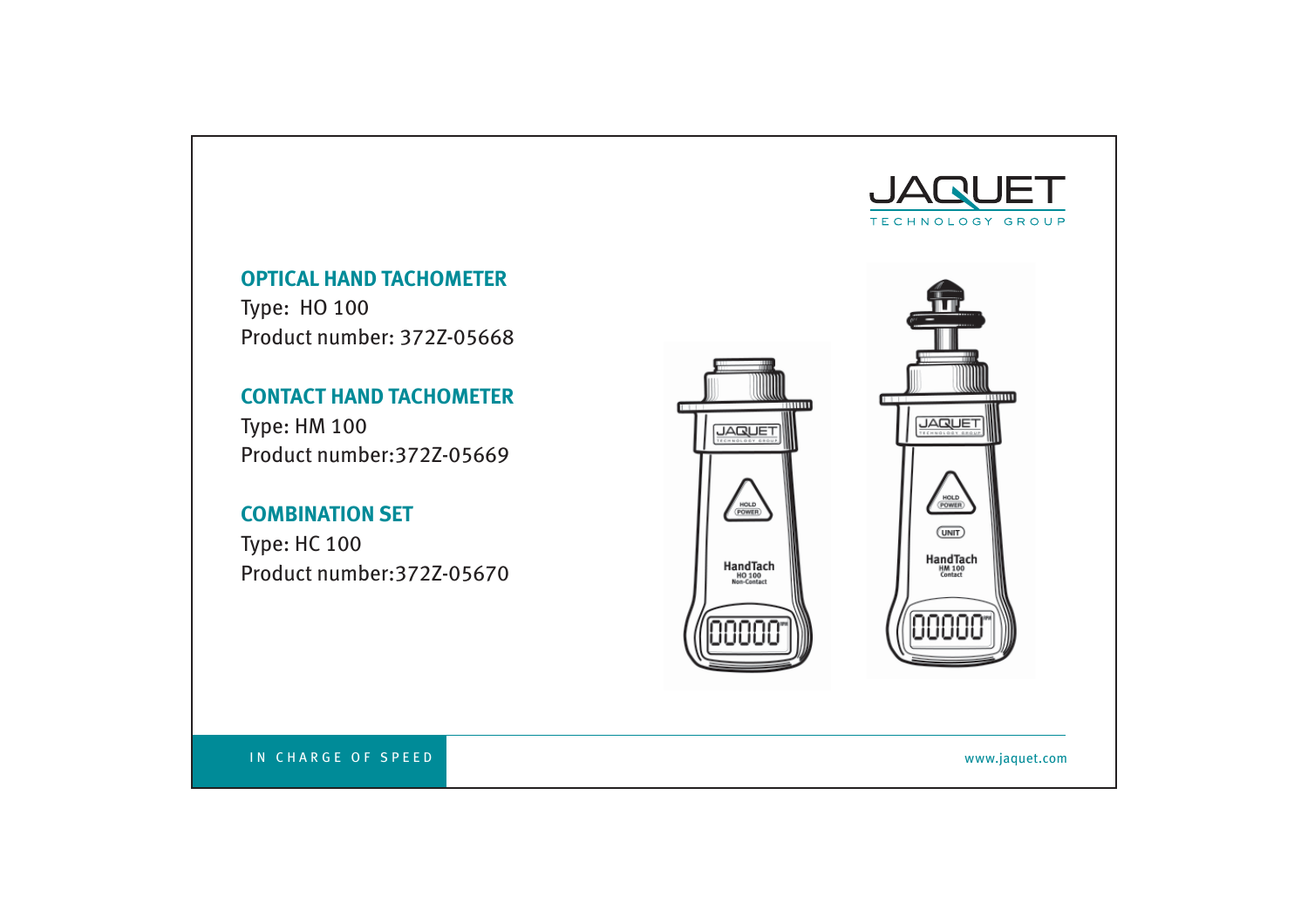

# INTRODUCTION

Congratulations on your purchase of the JAQUET hand tachometer.

The JAQUET HO 100 Optical Tachometer uses precision optics and reflective tape to measure the RPM of rotating devices such as fans and gears. The JAQUET HM 100 Contact tachometer uses convex and concave attachments to measure RPM. It also has a built-in wheel to measure the linear surface speed of moving devices such as conveyors and treadmills. Careful use of this tachometer will provide years of reliable service. The JAQUET HC 100 is a combination set of the both HO 100 and HM 100 tachometers.

# **SPECIFICATIONS**

# **General Specifications**

| Display                   | 5-digit LCD display                                                 |
|---------------------------|---------------------------------------------------------------------|
| Range selection           | Automatic range selection                                           |
| Time base                 | 4 MHz quartz crystal                                                |
| Sampling time             | 1 second $(560$ rpm); $>1$ second $(10 \text{ to } 60 \text{ rpm})$ |
| Photo tachometer distance | 2 to 12" - 5 to 30cm                                                |
| Operating temperature     | 32 to 122°F - 0 to 50°C                                             |
| Operating humidity        | 80% RH Max.                                                         |
| Power supply              | 9V battery                                                          |
| <b>Battery life</b>       | 40 hours (approx.)                                                  |
| Applicable standards      | EN 50081-1/1992 (EN 55022)                                          |
|                           | EN 50082-1/1997 (EN 55024)                                          |
| <b>Dimensions</b>         | JAQUET HO 100: 4.9 x 2.0 x 1.3" - 124 x 51 x 33mm                   |
|                           | JAQUET HM 100: 5.9 x 2.0 x 1.3" - 150 x 51 x 33mm                   |
| Weight                    | JAQUET HO 100: 4.0 oz. / 114g                                       |
|                           | JAQUET HM 100: 5.0 oz. / 142g                                       |

# IN CHARGE OF SPEED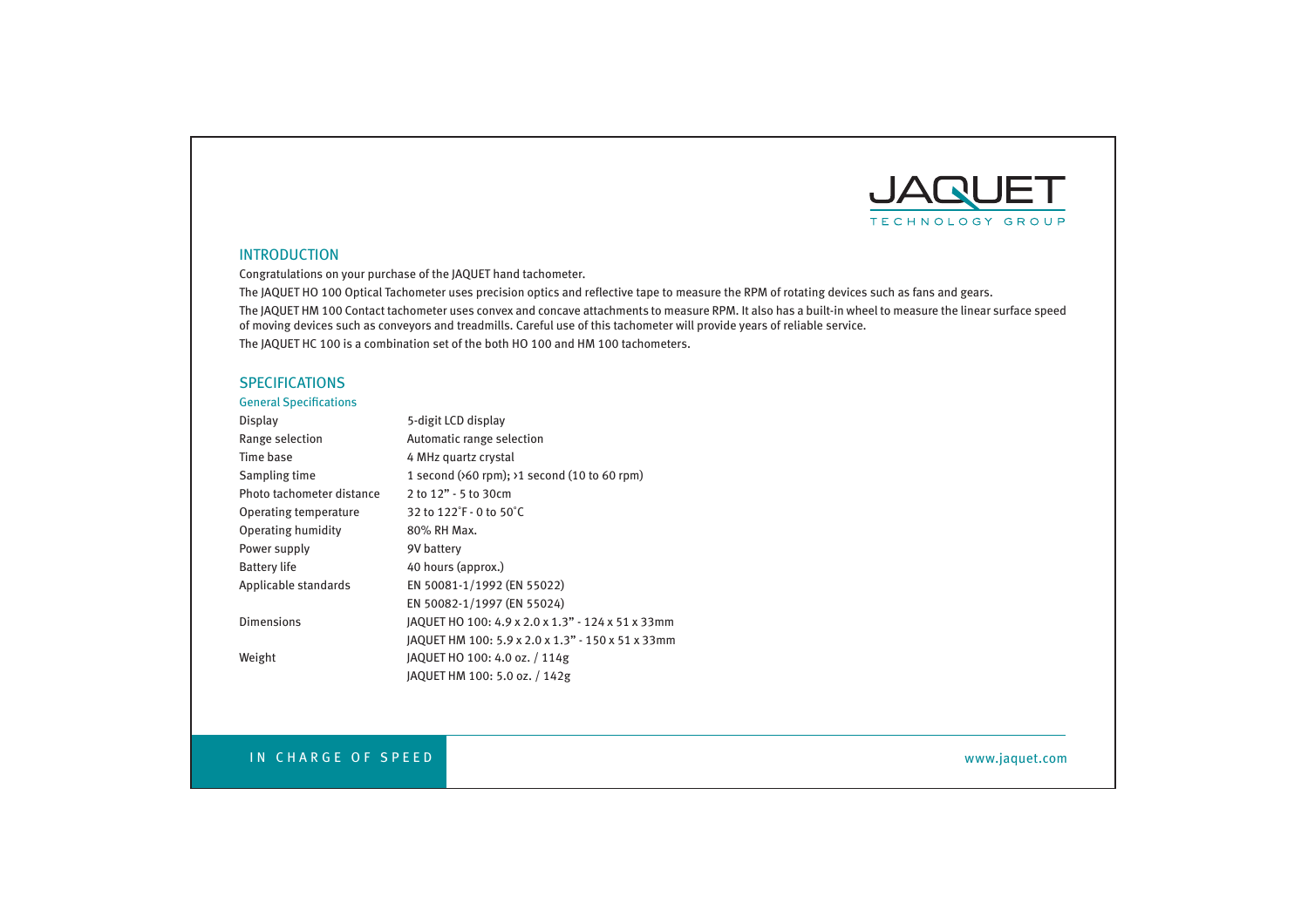

### RANGE SPECIFICATIONS

Measurement **Range Accuracy Range Accuracy Accuracy Accuracy Accuracy Accuracy Accuracy Accuracy Accuracy Accuracy Accuracy Accuracy Accuracy Accuracy Accuracy Accuracy Accuracy Accura** Rotation - JAQUET HO 100 10.000 to 99999 rpm  $\pm$  (0.1% reading + 2 digits) Rotation - JAQUET HM 100 10.000 to 9999 rpm  $\pm (0.1\% \text{ reading } + 2 \text{ digits})$ Surface Speed - JAQUET HM 100 3.0000 to 6560.0 ft/min  $\pm (1.5\% \text{ reading} + 2 \text{ digits})$ 

 1.0000 to 1999.9 m/min 1.0000 to 5000.0 yds/min

# METER DESCRIPTION

- 1. RPM adaptor (JAQUET HM 100 only)
- 2. Wheel for linear surface measurements (JAQUET HM 100 only)
- 3. Adaptor shaft (JAQUET HM 100 only)
- 4. Model JAQUET HO 100 tachometer optics
- 5. Hand guard
- 6. Power ON/OFF and HOLD button
- 7. Unit of measure selection button (JAQUET HM 100 only)
- 8. LCD display
- 9. Alternate Power ON/OFF button

Note that the battery compartment is located on the rear of the instrument.



# IN CHARGE OF SPEED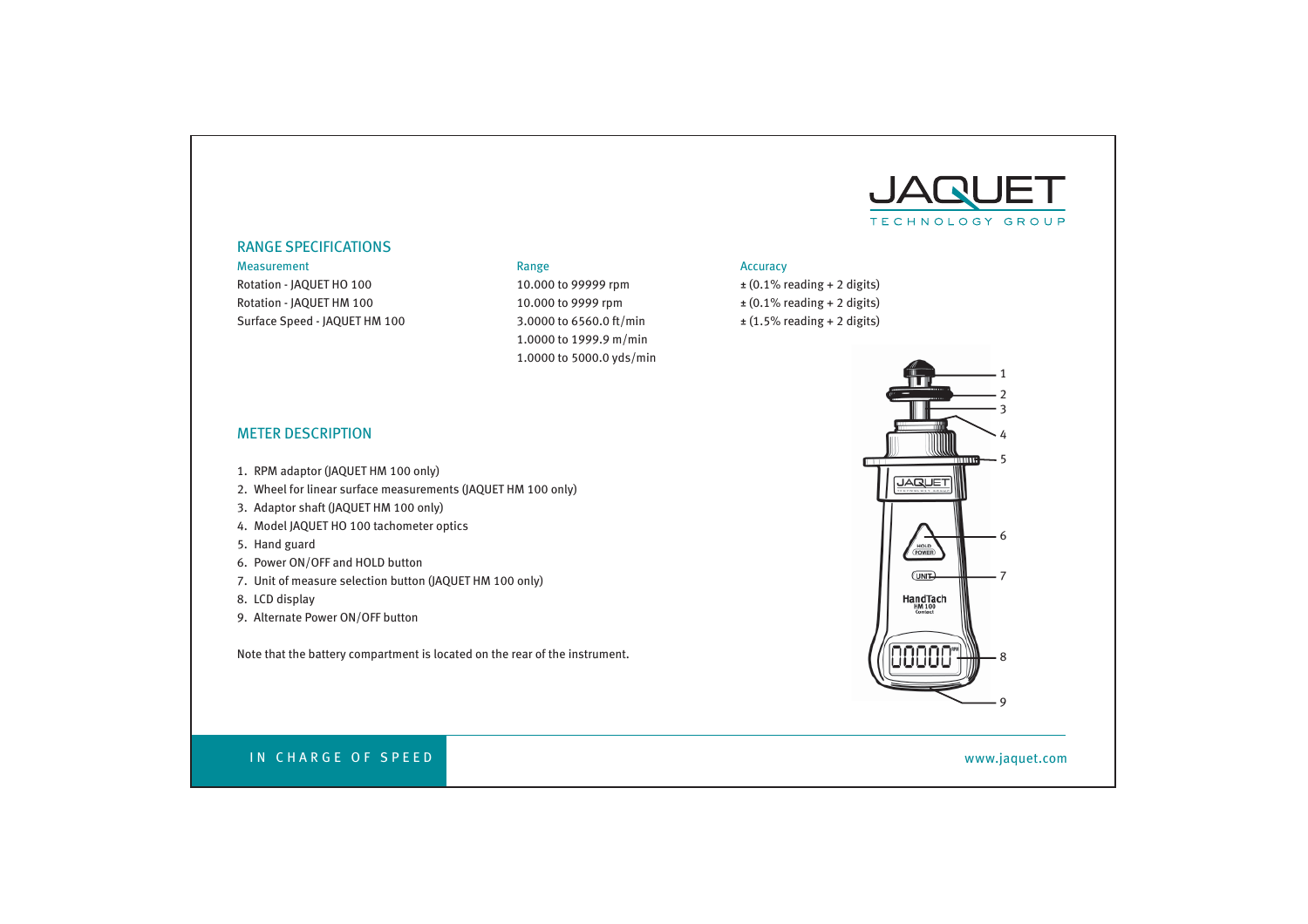

# DISPLAY DESCRIPTION

- 1. Low Battery
- 2. Data Hold
- 3. Rotations per minute
- 4. Meters per minute Feet per minute Yards per minute



# SAFETY PRECAUTIONS: JAQUET HM 100 Contact tachometer

The JAQUET HM 100 Contact tachometer incorporates a finger guard for protection. However, care should be taken when measuring surface speed to avoid injury.

- 1. Hold the meter firmly when touching the wheel or attachment to a moving object.
- 2. Keep fingers behind the finger guard while taking measurements.
- 3. Keep your eyes and attention on the measurement activity at all times.
- 4. Do not attempt to record measurements while holding the meter to the moving object (use the Data Hold feature to freeze the reading on the LCD; refer to the Data Hold section of this manual).

# METER POWER

### Power ON / OFF

- 1. Press the triangular POWER HOLD button to turn the device ON. Alternatively, press the button at the bottom of the meter (just under the LCD) which doubles as a power on/off button. Two buttons are provided for easy reach at any holding angle.
- 2. Press and hold the triangular POWER HOLD button (or the alternate button) for approx. 5 seconds to turn the device OFF.

### Auto Power OFF

- 1. The meter turns off AUTOMATICALLY after 20 minutes.
- 2. For JAQUET HM 100 only: To disable this feature, turn the meter off. Then press and hold the POWER and UNITS buttons until the meter turns on. Release the POWER button first and the 'n' display icon will appear. This indicates that the feature is disabled.

# IN CHARGE OF SPEED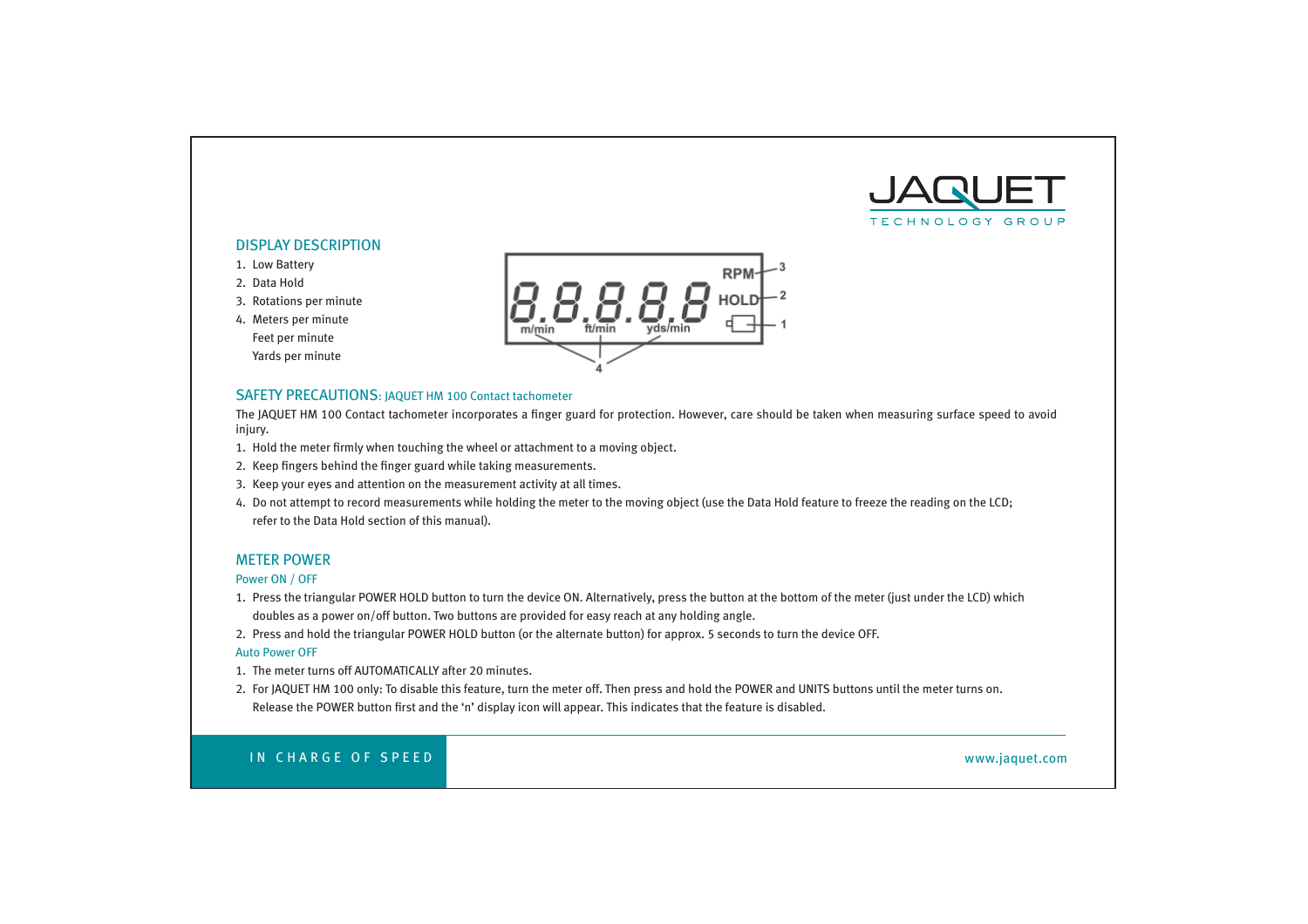

# MEASUREMENTS

RPM Measurements

JAQUET HO 100 Optical tachometer

- 1. Affix a small  $(1/4")$  square of reflective tape to the surface of the device under test. See rotating gear example diagram below.
- 2. Allow the device under test to turn at its normal rate.
- 3. Turn the meter ON.
- 4. Point the tachometer's sensor toward the reflective tape. Keep the sensor perpendicular to the reflective tape for the best results. The distance from meter to object can be up to 12" / 30cm.
- 5. Read the RPM (rotations per minute) measurement on the LCD.

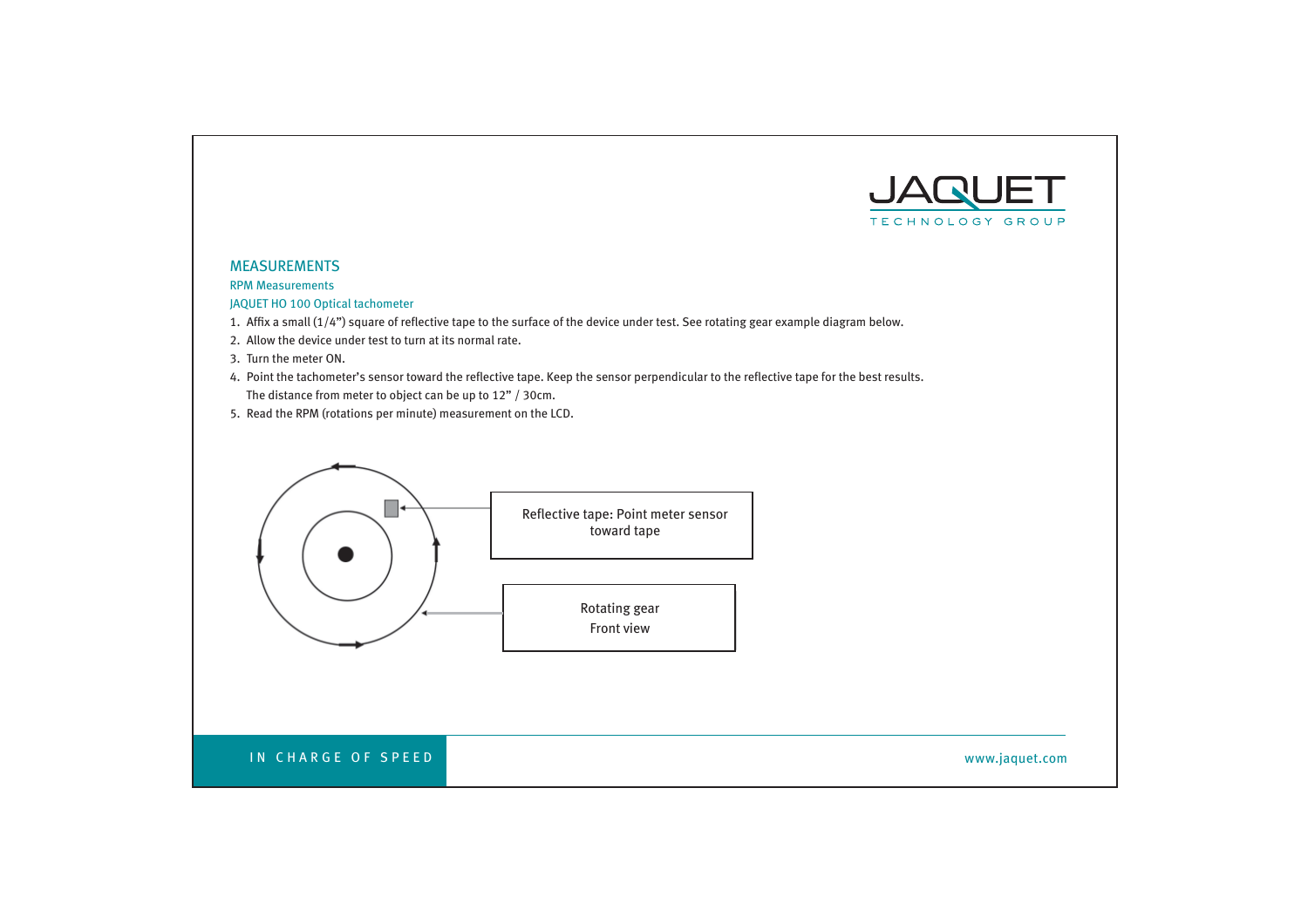

# JAQUET HM 100 Contact tachometer

- 1. Affix the convex (cone) or concave (funnel) attachment that best fits the application to the meter shaft as shown on the right.
- 2. Turn the meter ON.
- 3. Use the UNITS button to select RPM (the display will reflect the selection).
- 4. Touch the attachment to the moving object and read the displayed measurement.





# Surface speed measurements (JAQUET HM 100 only)

- 1. Turn the meter on as described previously.
- 2. Touch the wheel to the moving object and read the measurement on the display. Refer to diagram on the left.
- 3. Use the UNITS button to select the unit of measure: ft/min (feet per minute); m/min (meters per minute); yds/min (yards per minute).

# IN CHARGE OF SPEED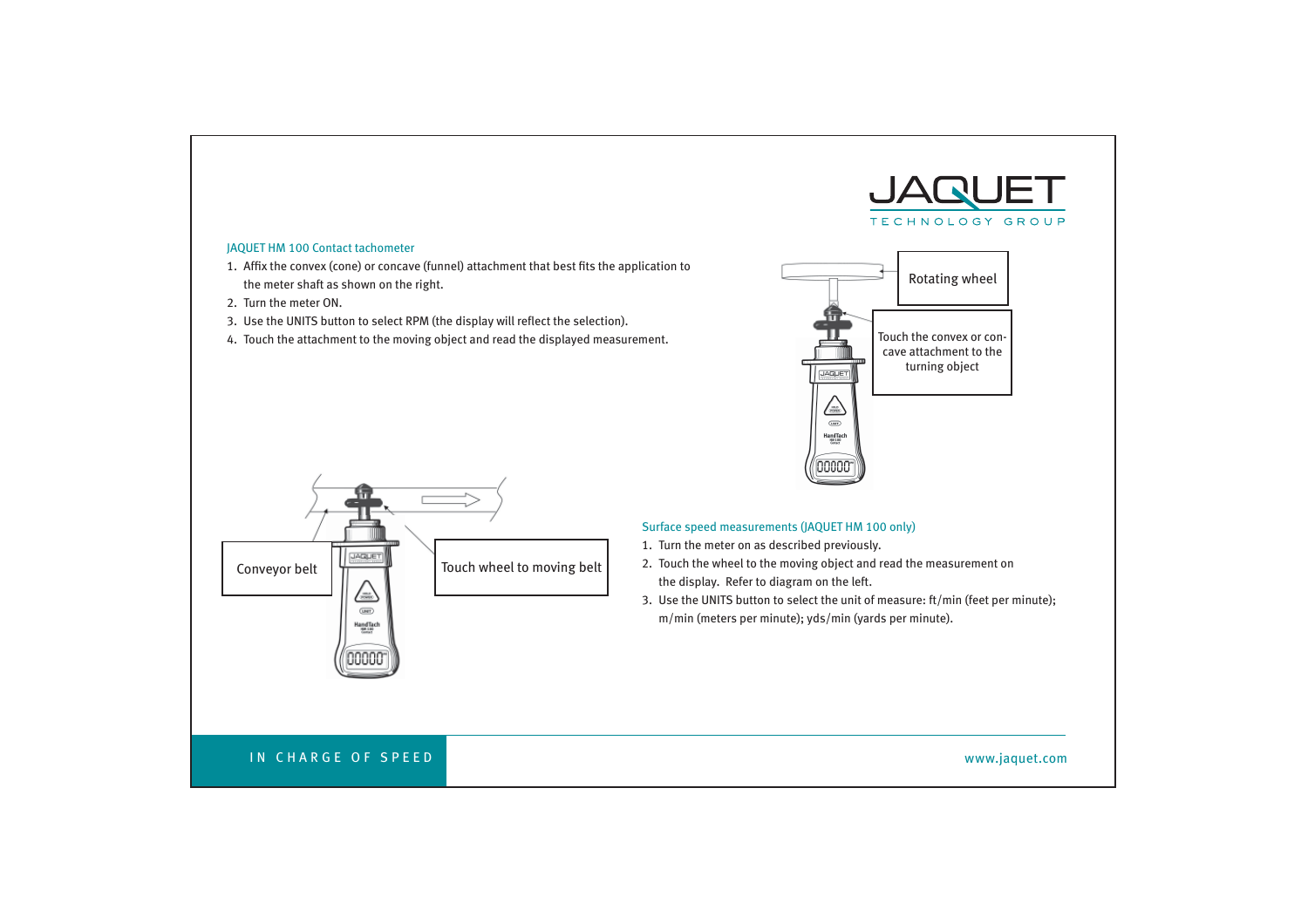

### DATA HOLD FEATURE

After the meter is turned on, the POWER-HOLD button can be pressed and released to activate Data Hold. Data Hold automatically freezes the displayed reading. While the reading is held, the HOLD display icon switches on. Press the POWER-HOLD button again to exit this mode.

# MAINTENANCE

### Battery Replacement

When the 9V battery weakens, the low battery indicator appears on the LCD. To replace the battery, open the rear compartment and exchange the battery. Be sure to replace the compartment cover securely prior to meter use.

### Meter Cleaning

Wipe the meter housing with a damp cloth only. Do not use any abrasives or solvents.

### WARRANTY

JAQUET TECHNOLOGY GROUP warrants this instrument to be free of defects in parts and workmanship for one year from date of shipment. If it should become necessary to return the instrument for service during or beyond the warranty period, contact JAQUET. The sender is responsible for shipping charges, freight, insurance and proper packaging to prevent damage in transit. This warranty does not apply to defects resulting from action of the user such as misuse, improper wiring, operation outside of specification, improper maintenance or repair, or unauthorized modification. JAQUET specifically disclaims any implied warranties or merchantability or fitness for a specific purpose and will not be liable for any direct, indirect, incidental or consequential damages. JAQUET's total liability is limited to repair or replacement of the product. The warranty set forth above is inclusive and no other warranty, whether written or oral, is expressed or implied.

IN CHARGE OF SPEED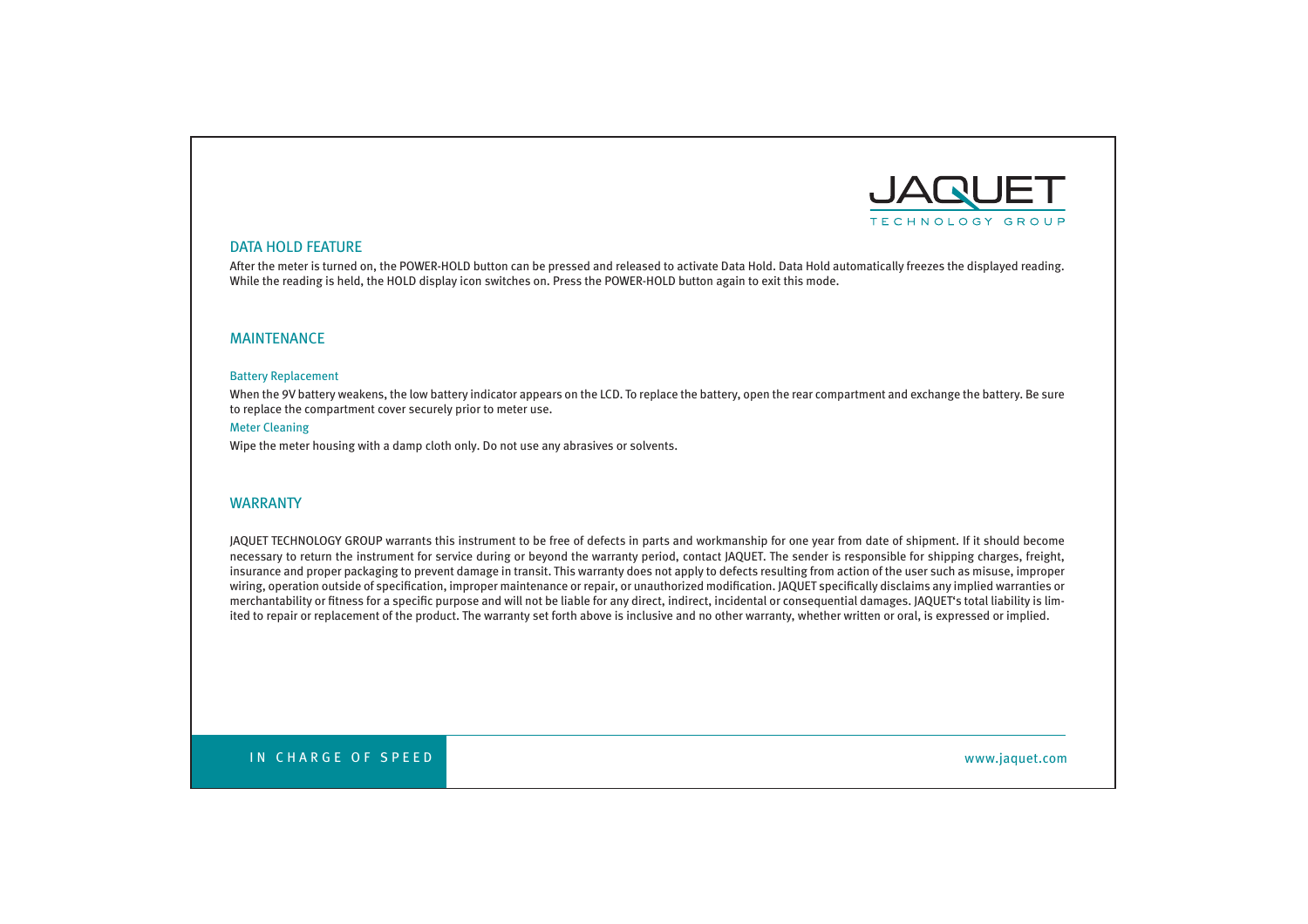

# **OPTISCHER HANDTACHOMETER**

Typ: HO 100 Bestellnummer: 372Z-05668

# **MECHANISCHER HANDTACHOMETER**

Typ: HM 100 Bestellnummer: 372Z-05669

# **COMBI SET**

Typ: HC 100 Bestellnummer: 372Z-05670



IN CHARGE OF SPEED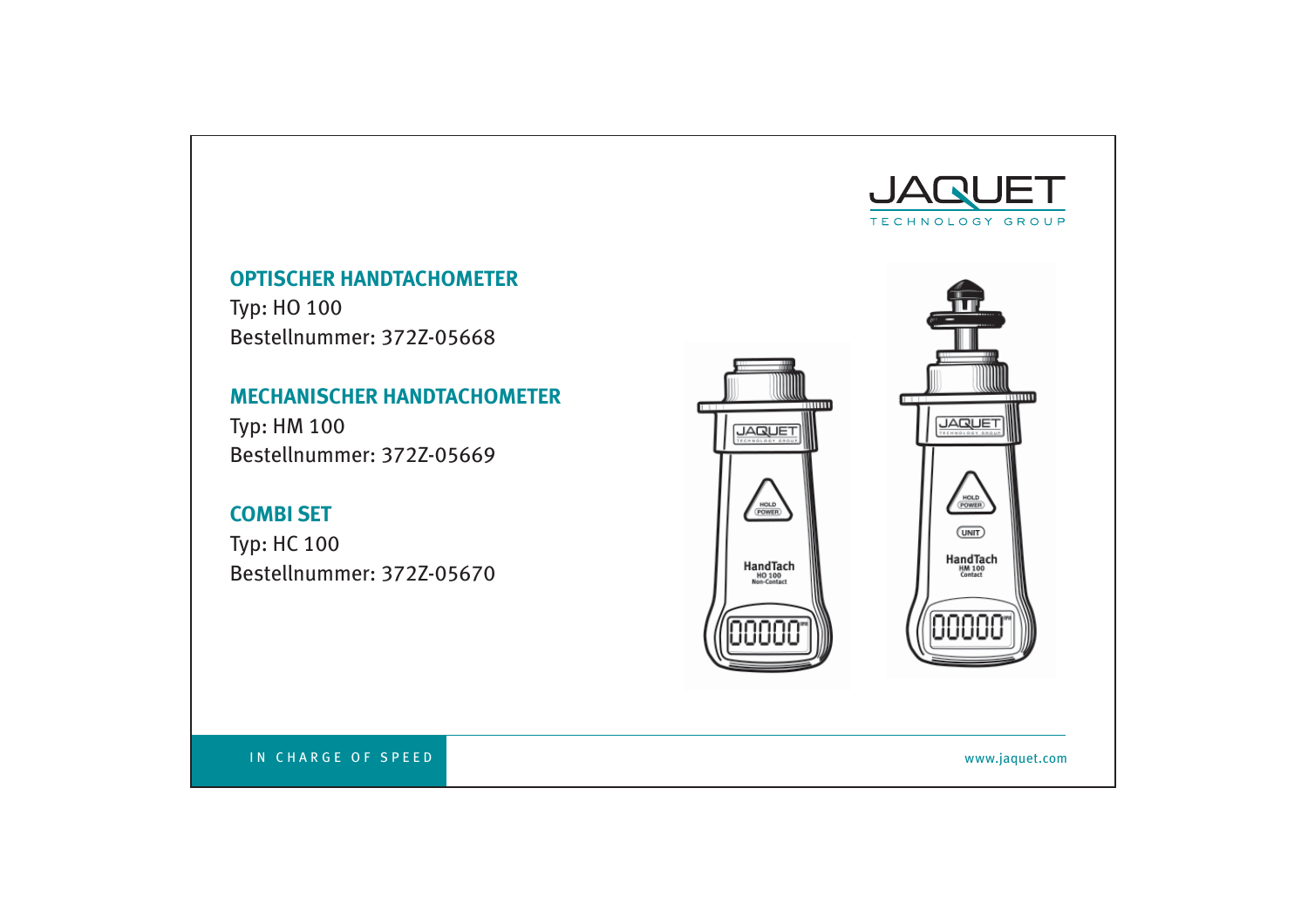

# **EINLEITUNG**

Herzlichen Glückwunsch zum Erwerb dieses JAQUET Handtachometers.

JAQUET HO 100 Optischer Handtachometer. Mit Hilfe seiner Präzisionsoptik und einem reflektierenden Klebeband wird die Drehzahl von rotierenden Einrichtungen wie Ventilatoren oder Getrieben gemessen.

JAQUET HM 100 mechanischer Handtachometer. Dank eines Spitz- sowie Hohlmitnehmers kann die Drehzahl präzise gemessen werden. Die fix angebrachte Messrolle dient zur Ermittlung der linearen Oberfl ächengeschwindigkeit bei Förderbändern, Aufzügen u. ä.

JAQUET HC 100 besteht aus je einem JAQUET HO 100 und einem JAQUET HM 100 Handtachometer.

# **EIGENSCHAFTEN**

# Allgemeine Eigenschaften

| Anzeige                    | 5-stelliges LCD-Display                             |
|----------------------------|-----------------------------------------------------|
| Bereichsauswahl            | automatische Bereichsauswahl                        |
| Taktgeber                  | 4 MHz Ouartz-Kristall                               |
| Abtastzeit                 | 1 Sekunde (>60 U/min); >1 Sekunde (10 bis 60 U/min) |
| Distanz Fotozelle - HO 100 | 5 bis 30 cm                                         |
| Betriebstemperatur         | 0 bis 50 $^{\circ}$ C                               |
| Betriebsfeuchtigkeit       | 80% Max. relative Luftfeuchtigkeit                  |
| Energieversorgung          | <b>9V Batterie</b>                                  |
| <b>Batterielebensdauer</b> | ca. 40 Stunden                                      |
| Angewandte Standards       | EN 50081-1/1992 (EN 55022)                          |
|                            | EN 50082-1/1997 (EN 55024)                          |
| Abmessungen                | JAQUET HO 100: 124 x 51 x 33 mm                     |
|                            | JAQUET HM 100: 150 x 51 x 33 mm                     |
| Gewicht                    | JAQUET HO 100: 114 g                                |
|                            | JAQUET HM 100: 142 g                                |

# IN CHARGE OF SPEED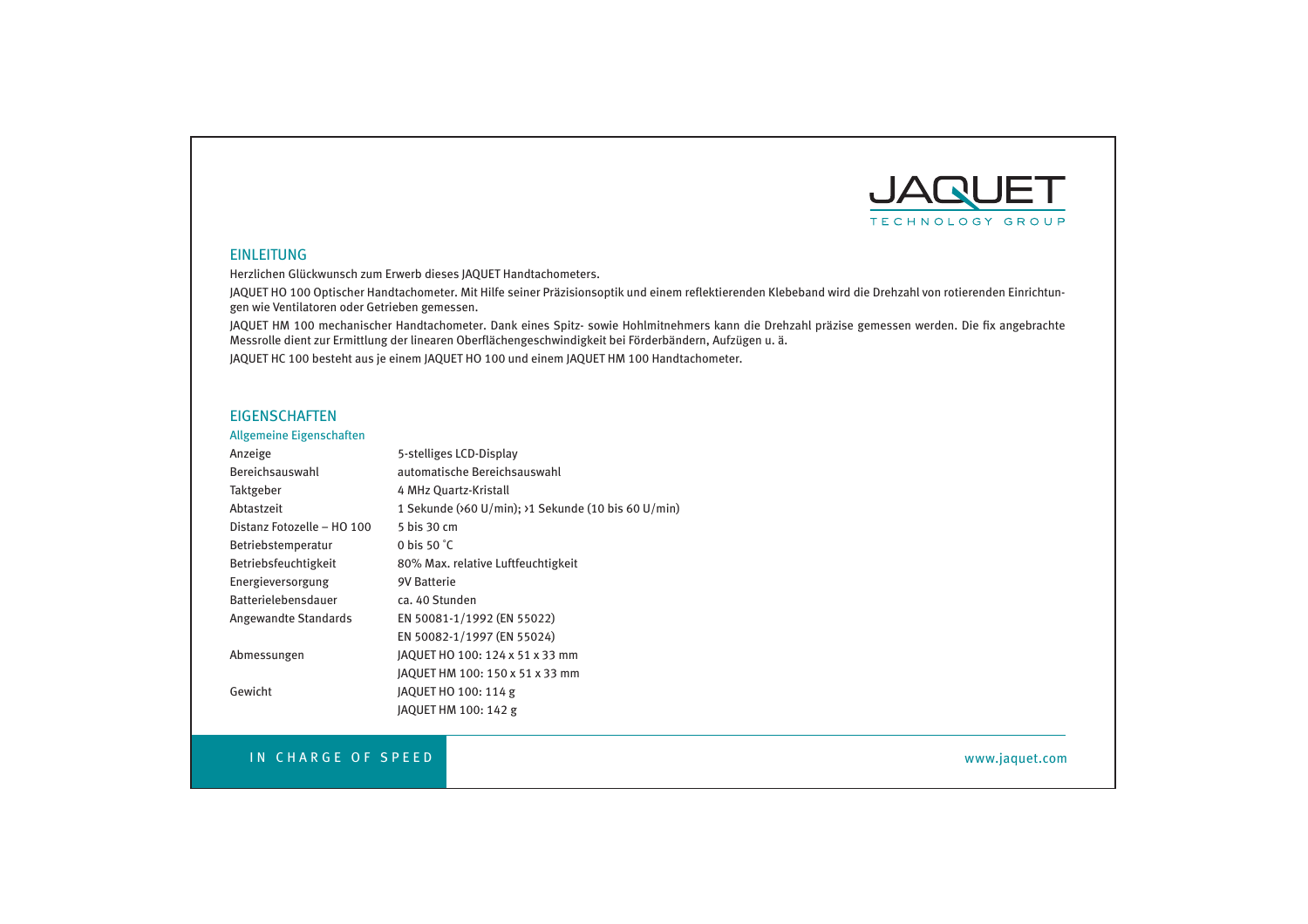

# BEREICHSEIGENSCHAFTEN

Umdrehungen JAQUET HO 100 100 10.000 bis 99999 U/min  $\pm (0.1\%$  Anzeige + 2 Stellen) Umdrehungen JAQUET HM 100 10.000 bis 9999 U/min  $\pm (0.1\%$  Anzeige + 2 Stellen) Obenflächengeschwindigkeit - JAQUET HM 100 3.0000 bis 6560.0 ft/min  $\pm (1.5\%$  Anzeige + 2 Stellen)

# Messung Genauigkeit Genauigkeit Genauigkeit Bereich Genauigkeit Genauigkeit Genauigkeit

# ÜBERSICHT HANDTACHOMETER

- 1. U/min-Adapter (nur JAQUET HM 100)
- 2. Messrad zur Messung der linearen Oberflächengeschwindigkeit (nur JAQUET HM 100)
- 3. Adapterwelle (nur JAQUET HM 100)
- 4. Tachometer-Optik (nur JAQUET HO 100)
- 5. Fingerschutz
- 6. Ein-/Aus-Schalter (POWER) und Haltefunktion (HOLD)
- 7. Einheiten-Umschaltefunktion (nur JAQUET HM 100)
- 8. LCD-Display
- 9. weiterer Ein-/Aus-Schalter (ON/OFF)

Bitte beachten Sie, dass sich das Batteriefach auf der Rückseite dieses Gerätes befindet.



# IN CHARGE OF SPEED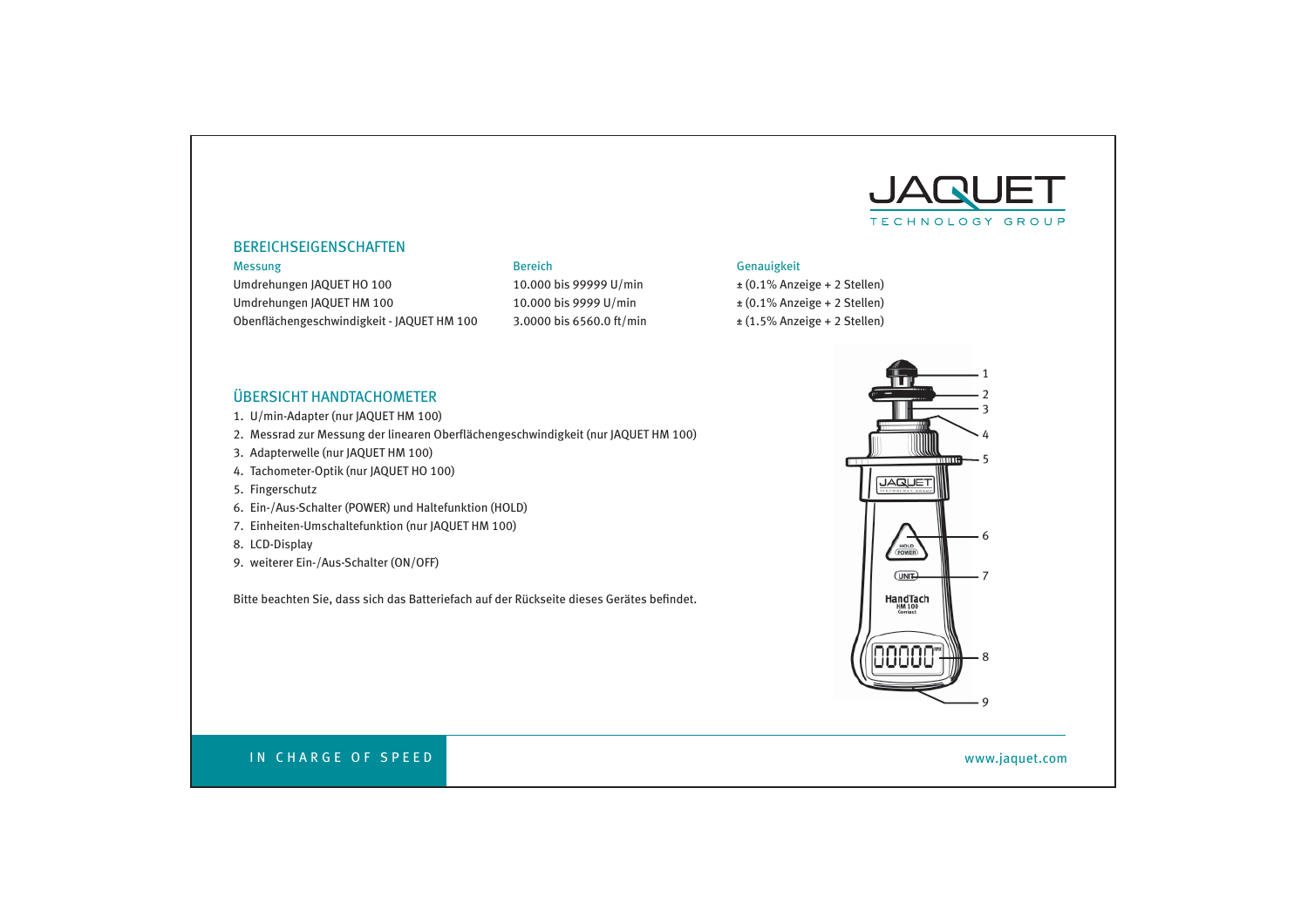

# ANZEIGE

- 1. Schwache Batterie
- 2. Wertespeicher
- 3. Umdrehungen pro Minute (RPM)
- 4. Meter pro Minute (m/min) Fuss pro Minute (ft/min) Yard pro Minute (yds/min



# SICHERHEITSANWEISUNGEN - JAQUET HM 100 Mechanischer Handtachometer

Der JAQUET HM 100 Handtachometer ist mit einem Fingerschutz ausgerüstet. Trotzdem sollte jede Messung mit grösster Vorsicht vorgenommen werden, um Verletzungen zu vermeiden. Bitte beachten Sie hierzu folgende Hinweise:

- 1. Halten Sie den Tachometer fest in Ihrer Hand, wenn Sie mit dem Messrad oder einem Mitnehmer das sich drehende Objekt berühren.
- 2. Halten Sie während der Messung immer Ihre Finger hinter dem Fingerschutz.
- 3. Lassen Sie den Messvorgang nicht aus Ihren Augen und lassen Sie sich keinesfalls durch etwas anderes ablenken.
- 4. Versuchen Sie nicht, während den Messungen die Resultate aufzuschreiben, sondern benutzen Sie die Haltefunktion, um den abgelesenen Wert abzuspeichern (siehe Abschnitt "Messwertspeicher-Funktion" in dieser Betriebsanleitung).

# EIN - / AUSSCHALTEN

### Normales Ein-/Ausschalten

- 1. Drücken Sie den dreieckigen HOLD POWER-Knopf, um das Handtachometer einzuschalten. Wahlweise kann auch der Knopf am unteren Ende des Hand tachometers (gleich unterhalb der Anzeige) gedrückt werden (gleiche Funktion). Beide Knöpfe erleichtern das Ein-/Ausschalten bei verschiedenen Haltewinkeln.
- 2. Drücken Sie den dreieckigen HOLD POWER-Knopf (oder den anderen Knopf) für ca. 5 Sekunden, um den Handtachometer auszuschalten.

### Automatisches Ausschalten

- 1. Der Handtachometer schaltet nach ca. 20 Minuten automatisch aus.
- 2. Nur für JAQUET HM 100: Um diese Funktion zu deaktivieren, schalten Sie den Handtachometer aus. Dann drücken Sie gleichzeitig den POWER- und UNITS- Knopf bis sich das Gerät einschaltet. Lassen Sie nun zuerst den POWER-Knopf los. Anschliessend sollte ein 'n' Symbol auf dem Display angezeigt werden, damit das automatische Ausschalten deaktiviert ist.

IN CHARGE OF SPEED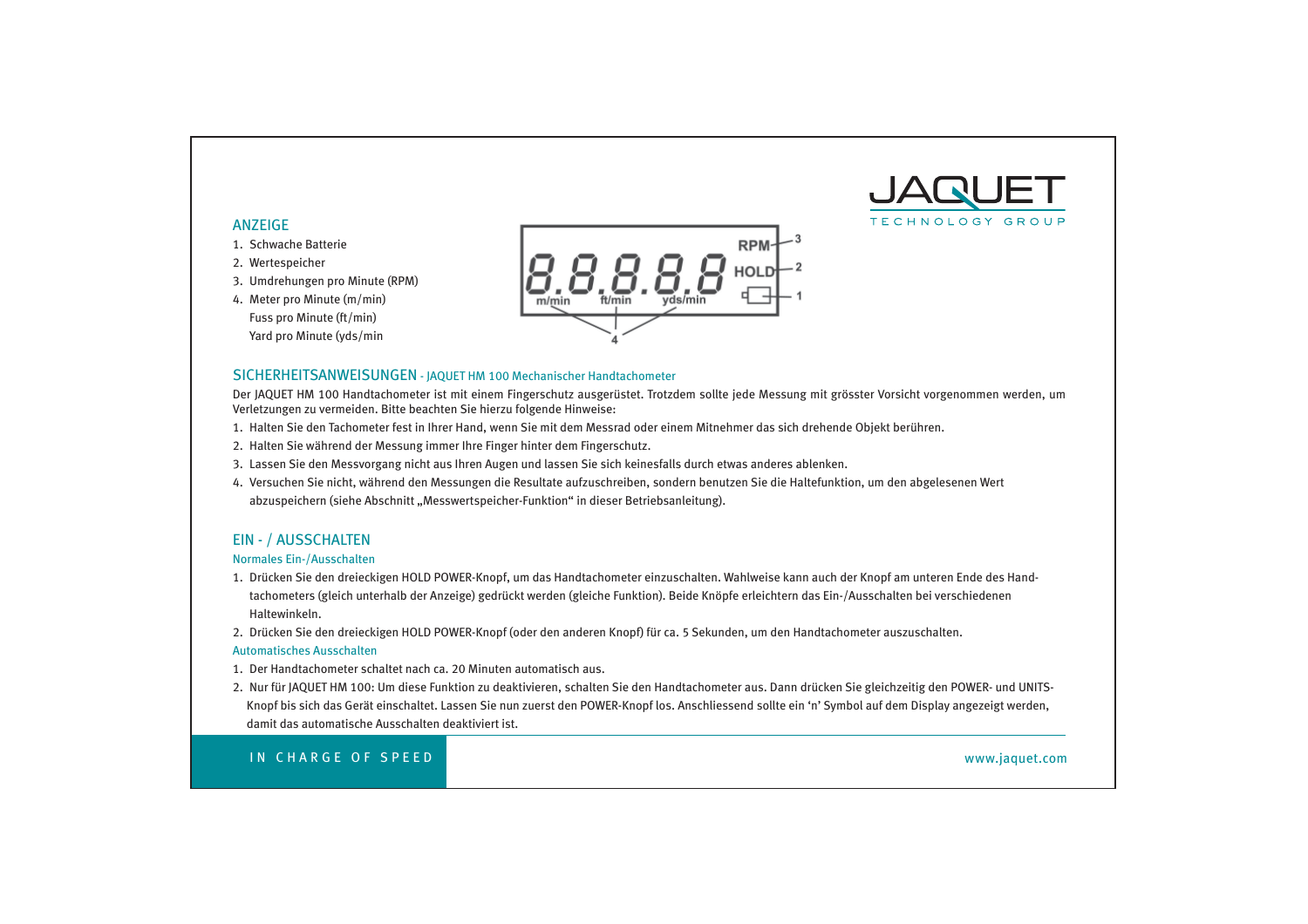

# **MESSEN**

Messen von U/min JAQUET HO 100 Optischer Handtachometer

- 1. Befestigen ein kleines Stück (ca. 1 cm) des reflektierenden Klebebandes gemäss untenstehender Grafik auf das zu messende Teil.
- 2. Lassen Sie das zu messende Teil drehen bis die normale Anzahl Umdrehungen erreicht worden ist.
- 3. Schalten Sie den JAQUET HO 100 ein.
- 4. Richten Sie die Lichtquelle des JAQUET HO100 auf das kleine Stück reflektierendes Klebeband. Um optimale Messresultate zu erreichen, halten Sie den Handtachometer senkrecht zum reflektierenden Klebeband. Die Distanz zwischen Klebeband und Handtachometer kann bis maximal 30 cm betragen.
- 5. Lesen Sie nun die Umdrehungen pro Minute (RPM) auf der Anzeige ab.

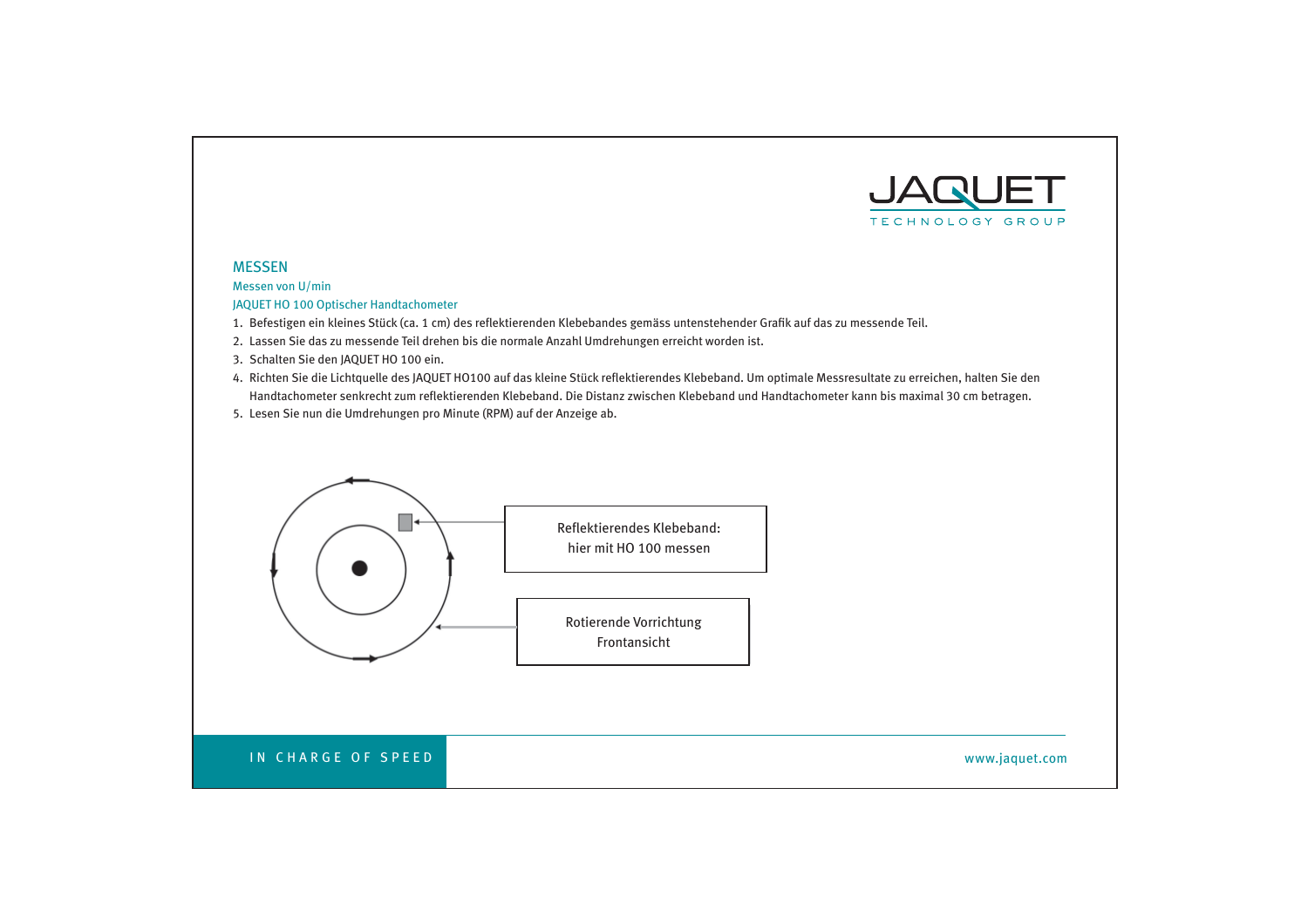# JAQUET HM 100 Mechanischer Handtachometer

- 1. Je nach Anwendung bringen Sie bitte den Spitz- oder Hohlmitnehmer auf die Achse des Handtachometers gemäss rechtsstehender Grafik fest an.
- 2. Schalten Sie den JAQUET HM 100 ein.
- 3. Schalten Sie mittels UNITS-Knopf die Einheit auf RPM (Display beachten).
- 4. Berühren Sie mit dem Spitz- resp. Hohlmitnehmer die drehende Welle und lesen Sie die Drehzahl vom Display ab.





# Messen der Oberflächengeschwindigkeit (nur JAQUET HM 100)

- 1. Schalten Sie bitte den Handtachometer wie oben beschrieben ein.
- 2. Berühren Sie mit dem Rad das zu messende Objekt und lesen Sie das Messresultat auf dem Display ab (Messung gemäss linksstehender Grafik).
- 3. Benützen Sie den UNITS-Knopf, um die Messeinheit zu wählen: m/min (Meter pro Minute), ft/min (Fuss pro Minute) oder yds/min (Yards pro Minute).

# IN CHARGE OF SPEED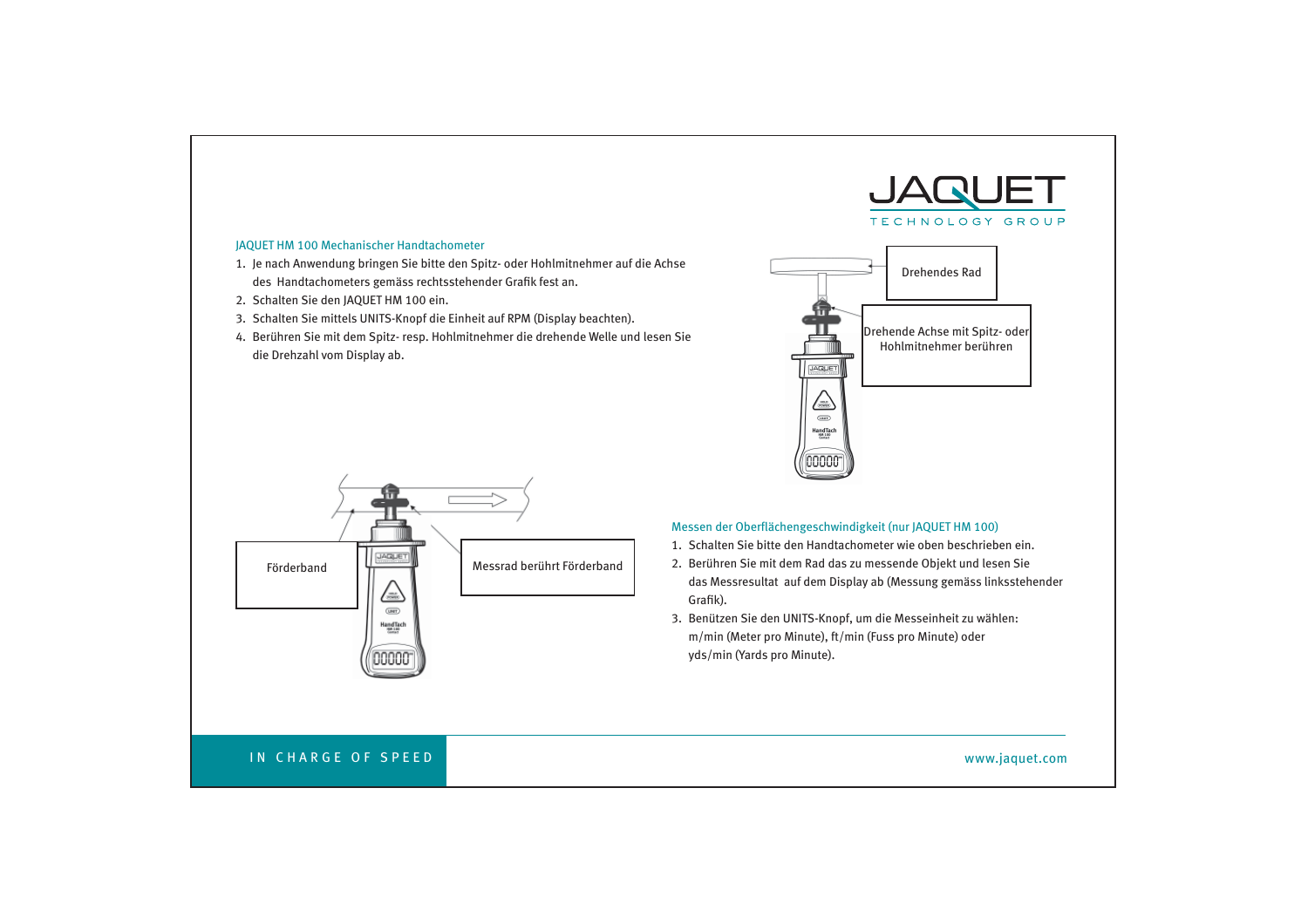

### MESSWERTSPEICHER - FUNKTION

Beim eingeschalteten Handtachometer kann mittels Drücken und Loslassen des HOLD POWER-Knopfs die Messwertspeicher-Funktion aktiviert werden. Somit wird die Displayanzeige eingefroren und im Display HOLD angezeigt. Mittels erneutem Drücken des HOLD POWER-Knopfs kann diese Funktion verlassen werden.

### WARTUNG

#### Batteriewechsel

Sobald die 9V-Batterie schwächer wird, erscheint im LCD-Display ein Batteriesymbol (siehe Abschnitt "Anzeige"). Um die Batterie auszuwechseln, öffnen Sie das Batteriefach auf der Rückseite des Handtachometers und ersetzen Sie die Batterie. Bitte achten Sie auf korrekte Polarität und stellen Sie sicher, dass das Batteriefach korrekt geschlossen ist, bevor Sie den Tachometer wieder in Betrieb nehmen.

# Reinigung

Reinigen Sie den Handtachometer bei Bedarf mit einem feuchten Lappen. Benutzen Sie niemals Polier- oder Lösemittel.

### **GARANTIF**

JAQUET TECHNOLOGY GROUP garantiert, dass dieses Gerät frei von Mängeln ausgeliefert worden ist. Eine Garantie von 1 (einem) Jahr nach Versanddatum deckt nur von uns anerkannte Mängel ab. Falls eine Rücksendung des Gerätes notwendig wird (während oder nach der Garantieperiode), kontaktieren Sie bitte JAQUET. Der Absender ist verantwortlich für Versandkosten, Frachtkosten, Versicherung und Transport inkl. sicherer Verpackung, damit Beschädigungen während des Transports verhindert werden können. Diese Garantie schliesst Defekte aus, welche Folgen sind von unsachgemässer Verwendung, falschem Anschliessen, falscher Wartung oder Reparaturversuchen oder unerlaubter Abänderung des Gerätes. JAQUET kann auch nicht haftbar gemacht werden für weitergehende Garantieansprüche. Ebenso sind direkte, indirekte oder zufällige Schäden ausgeschlossen. JAQUETs Garantie beschränkt sich ausschliesslich auf Reparatur oder Ersatz dieses Produkts. Diese Garantie kann nicht durch eine andere Garantie (schriftlich oder mündlich, ausformuliert oder angedeutet) ersetzt werden und gilt ausschliesslich.

IN CHARGE OF SPEED